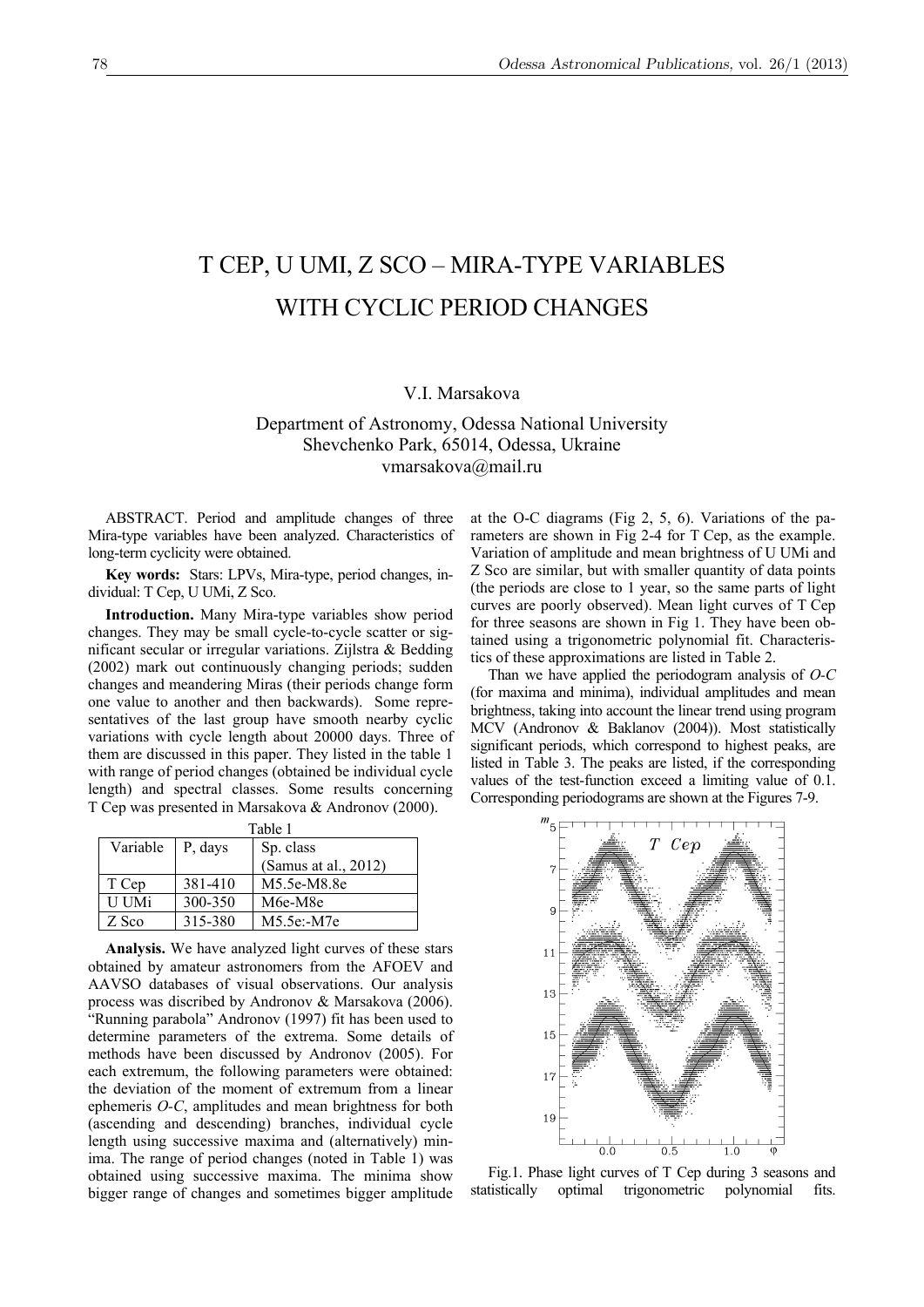

Fig. 2. O-C curves for T Cep. Top curve is O-C obtained for maxima, bottom one is O-C obtained for minima.



Fig. 3. Amplitude variations for T Cep.



Fig. 4. Mean brightness variations for T Cep.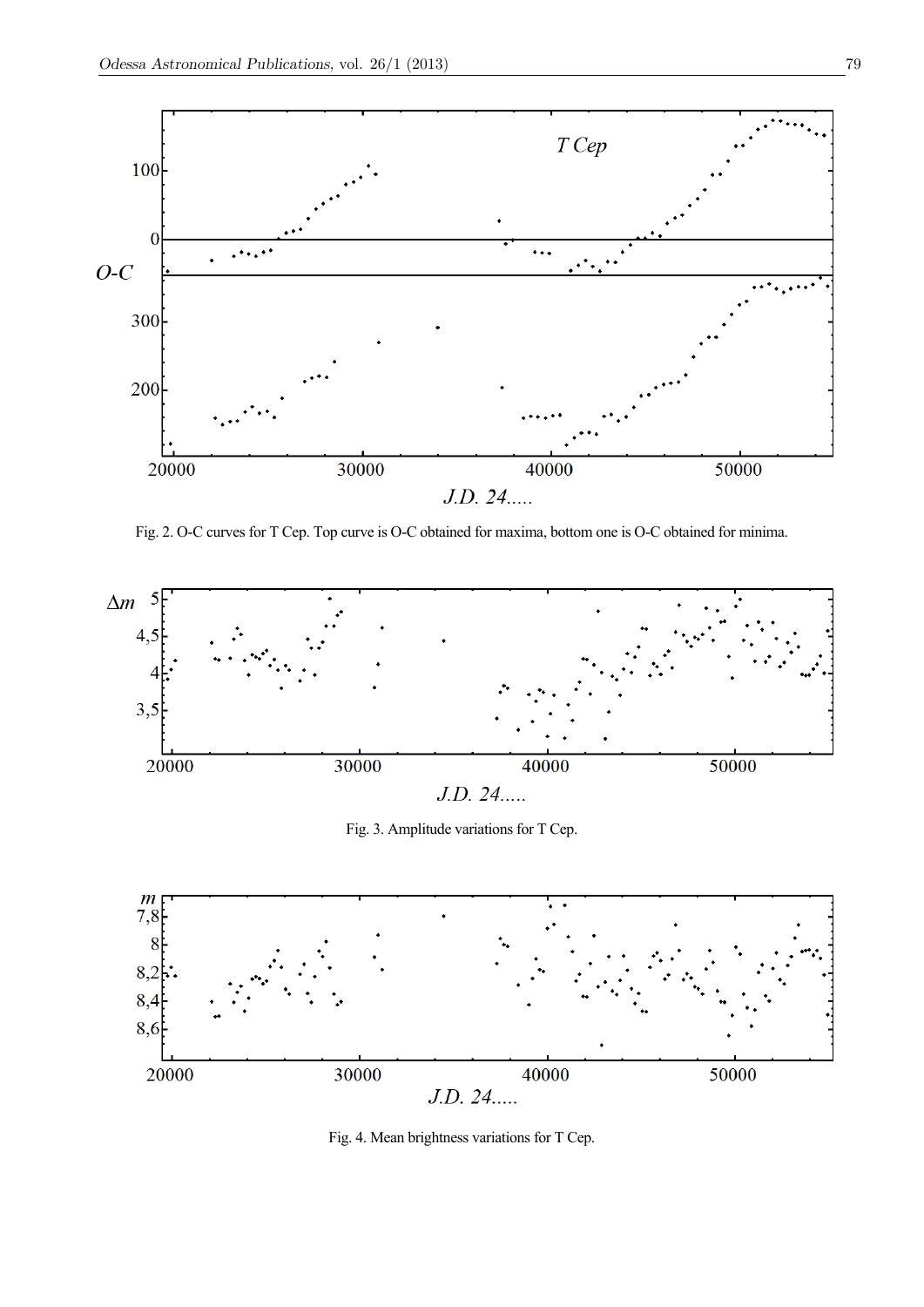

Fig. 5. O-C curves for U UMi. Top curve is O-C obtained for maxima, the bottom one is O-C obtained for minima.



Fig. 6. O-C curves for Z Sco. Top curve is O-C obtained for maxima, the bottom one is O-C obtained for minima.



Fig. 7. Periodograms for T Cep. Top curve correspond to O-C obtained for maxima, next one correspond to O-C obtained for minima, next one correspond to amplitude variations and the bottom one corresponds to mean brightness variations.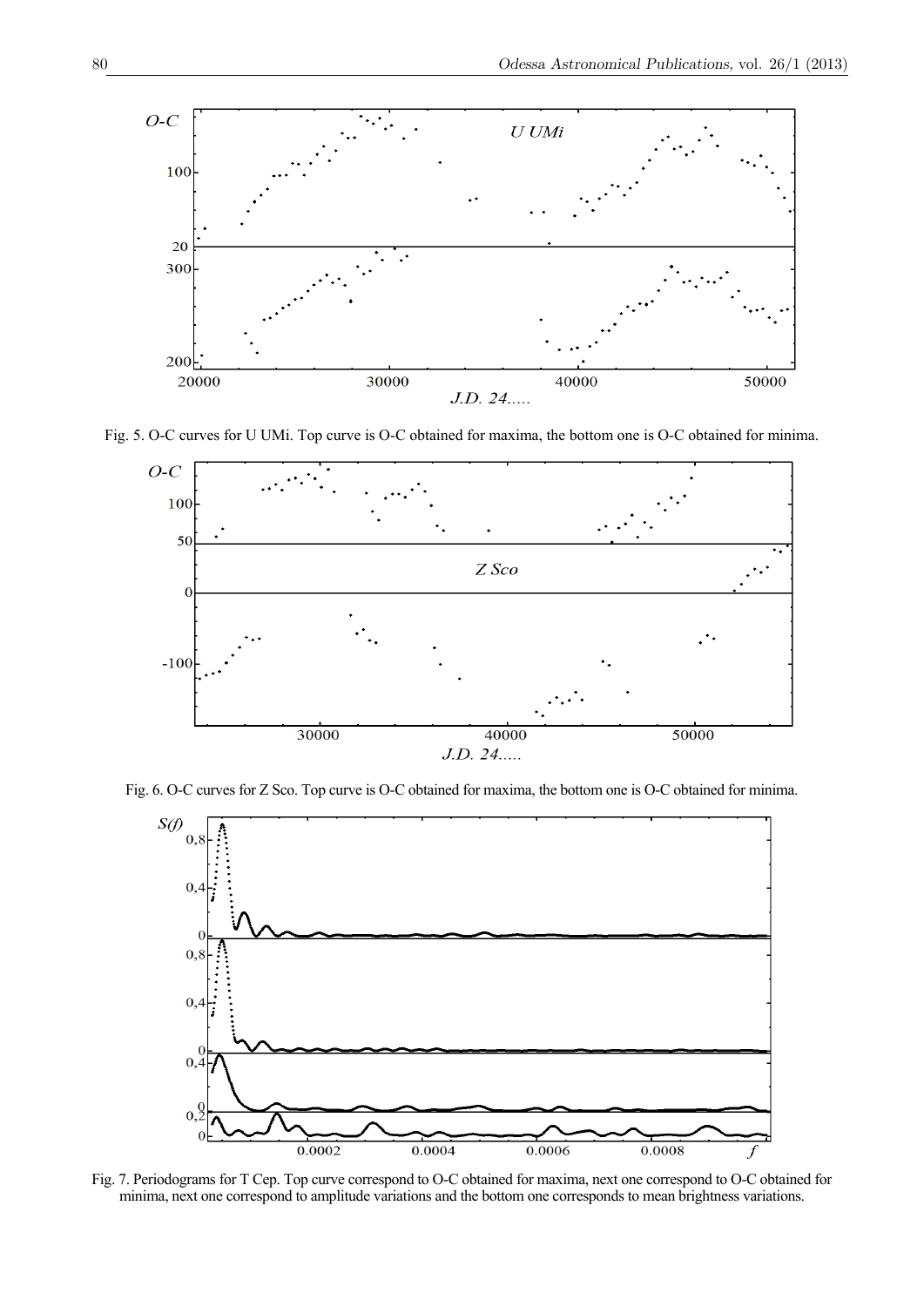

Fig. 8. Periodograms for U UMi (see explanation to Fig 7 for details).